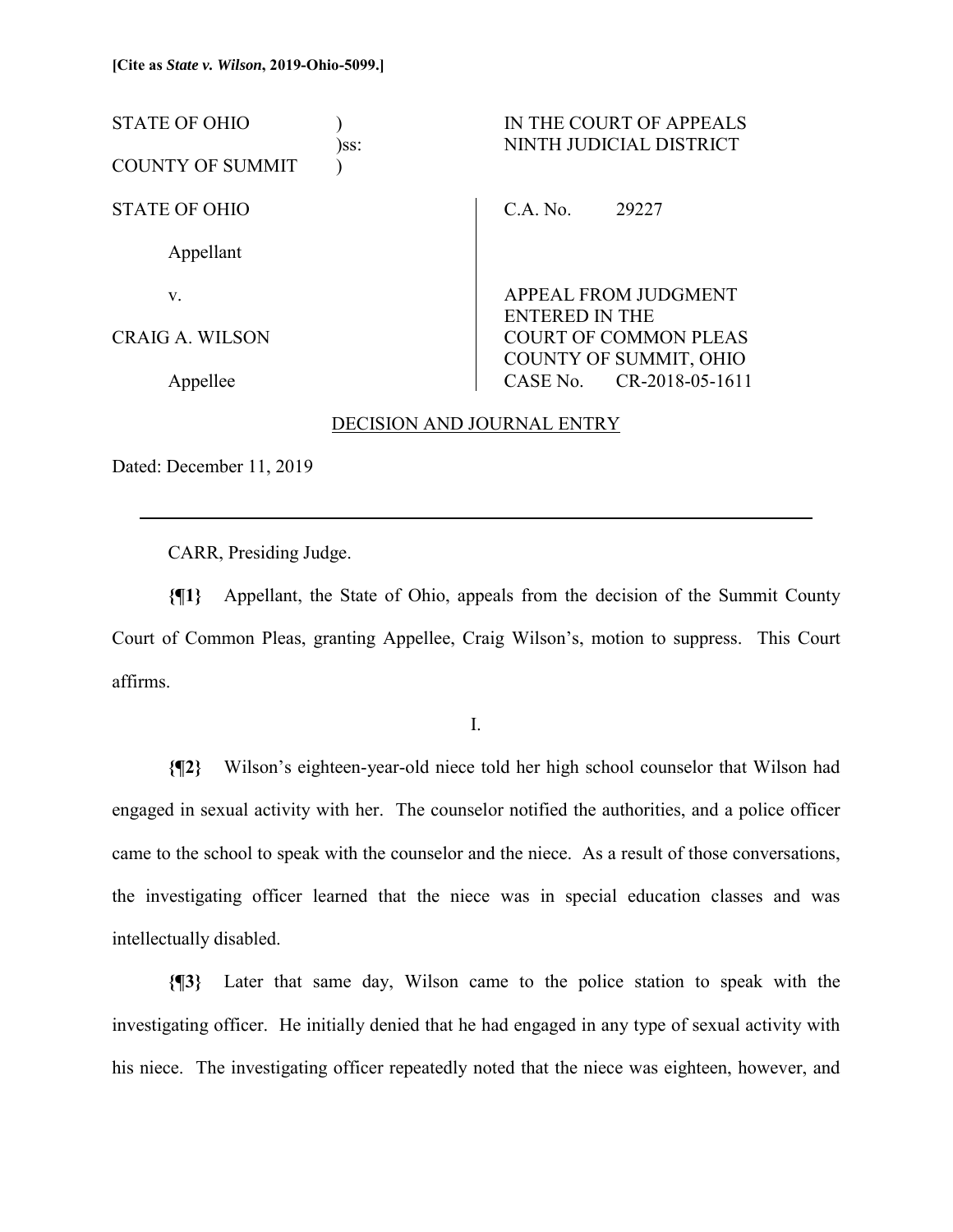urged Wilson to admit to any consensual sexual activity that might have occurred. She repeatedly informed him that an admission to consensual sexual activity would allow her to close the case and avoid a drawn-out investigation. She did not comment on the niece's intellectual disability or how it might affect her ability to consent. As a result of the investigating officer's representations, Wilson ultimately made several admissions.

**{¶4}** A grand jury indicted Wilson on two counts of rape, two counts of sexual battery, and a single count of gross sexual imposition. Two of his charges alleged that he forced or coerced his niece, but his remaining charges were based on her having lacked the capacity to consent as the result of a substantial impairment. Wilson filed a motion to suppress, arguing that his admissions were involuntary and a direct result of the investigating officer's deceptive tactics. The court held a hearing on his motion and ultimately agreed that Wilson's admissions were a product of coercion. The court granted Wilson's motion to suppress, and the State immediately appealed from its decision.

**{¶5}** The State's appeal is now before us and contains a single assignment of error for our review.

#### II.

#### **ASSIGNMENT OF ERROR**

## THE TRIAL COURT ERRED IN GRANTING THE APPELLEE'S MOTION TO SUPPRESS EVIDENCE.

**{¶6}** In its sole assignment of error, the State argues that the trial court erred by granting Wilson's motion to suppress. The State argues that there was no evidence the investigating officer used an inherently coercive tactic when interviewing Wilson. Further, it argues that Wilson's admissions were voluntary under the totality of the circumstances. Upon review, we reject the State's argument.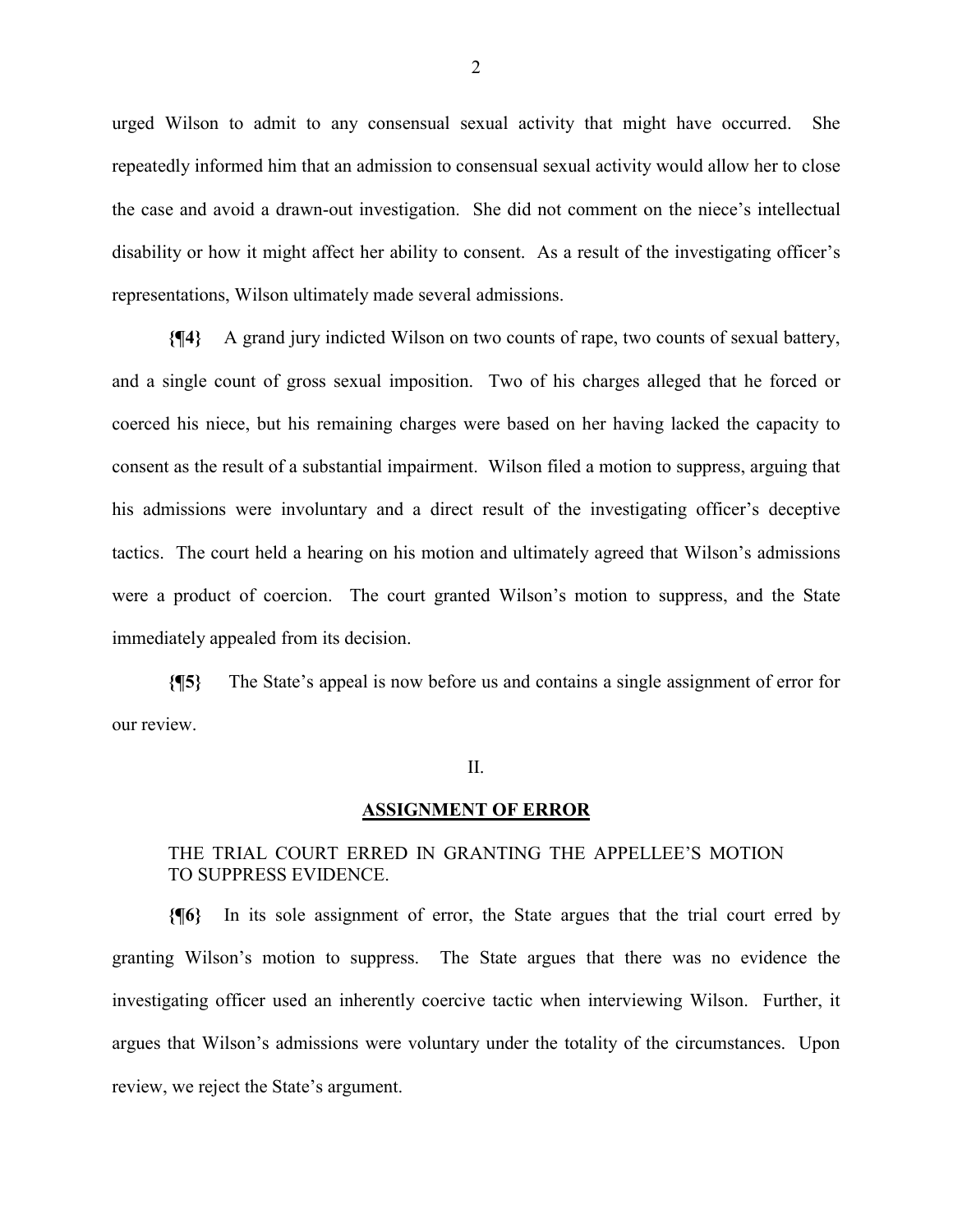**{¶7}** A motion to suppress evidence presents a mixed question of law and fact. *State v. Burnside*, 100 Ohio St.3d 152, 2003-Ohio-5372, ¶ 8. "When considering a motion to suppress, the trial court assumes the role of trier of fact and is therefore in the best position to resolve factual questions and evaluate the credibility of witnesses." *Id.*, citing *State v. Mills*, 62 Ohio St.3d 357, 366 (1992). Thus, a reviewing court "must accept the trial court's findings of fact if they are supported by competent, credible evidence." *Burnside* at ¶ 8. "Accepting these facts as true, the appellate court must then independently determine, without deference to the conclusion of the trial court, whether the facts satisfy the applicable legal standard." *Id.*, citing *State v. McNamara*, 124 Ohio App.3d 706 (4th Dist.1997).

**{¶8}** "[T]he Due Process Clause of the Fourteenth Amendment requires the exclusion of confessions that are involuntarily given by an accused." *State v. Antoline*, 9th Dist. Lorain No. 02CA008100, 2003-Ohio-1130,  $\parallel$  21. "A confession is involuntary \* \* \* if it is the product of 'coercive police activity.'" *State v. Loza*, 71 Ohio St.3d 61, 66 (1994), quoting *Colorado v. Connelly*, 479 U.S. 157, 167 (1986). *See also State v. Ward*, 9th Dist. Lorain No. 95CA006214, 1996 WL 425904, \*1 (July 31, 1996) ("'Voluntariness' is the absence of physical and psychological coercion on the part of the police."). When ruling on the admissibility of an allegedly coerced confession, a court must consider whether the police used an inherently coercive tactic to secure it. *State v. Osie*, 140 Ohio St.3d 131, 2014-Ohio-2966, ¶ 93, quoting *State v. Perez*, 124 Ohio St.3d 122, 2009-Ohio-6179, ¶ 71. If so, the court must evaluate the voluntariness of the confession under the totality of the circumstances. *Perez* at ¶ 71. *Accord State v. Cleland*, 9th Dist. Medina No. 09CA0070-M, 2011-Ohio-6786, ¶ 5-6. The State bears the burden of proving voluntariness. *State v. Hill*, 64 Ohio St.3d 313, 318 (1992).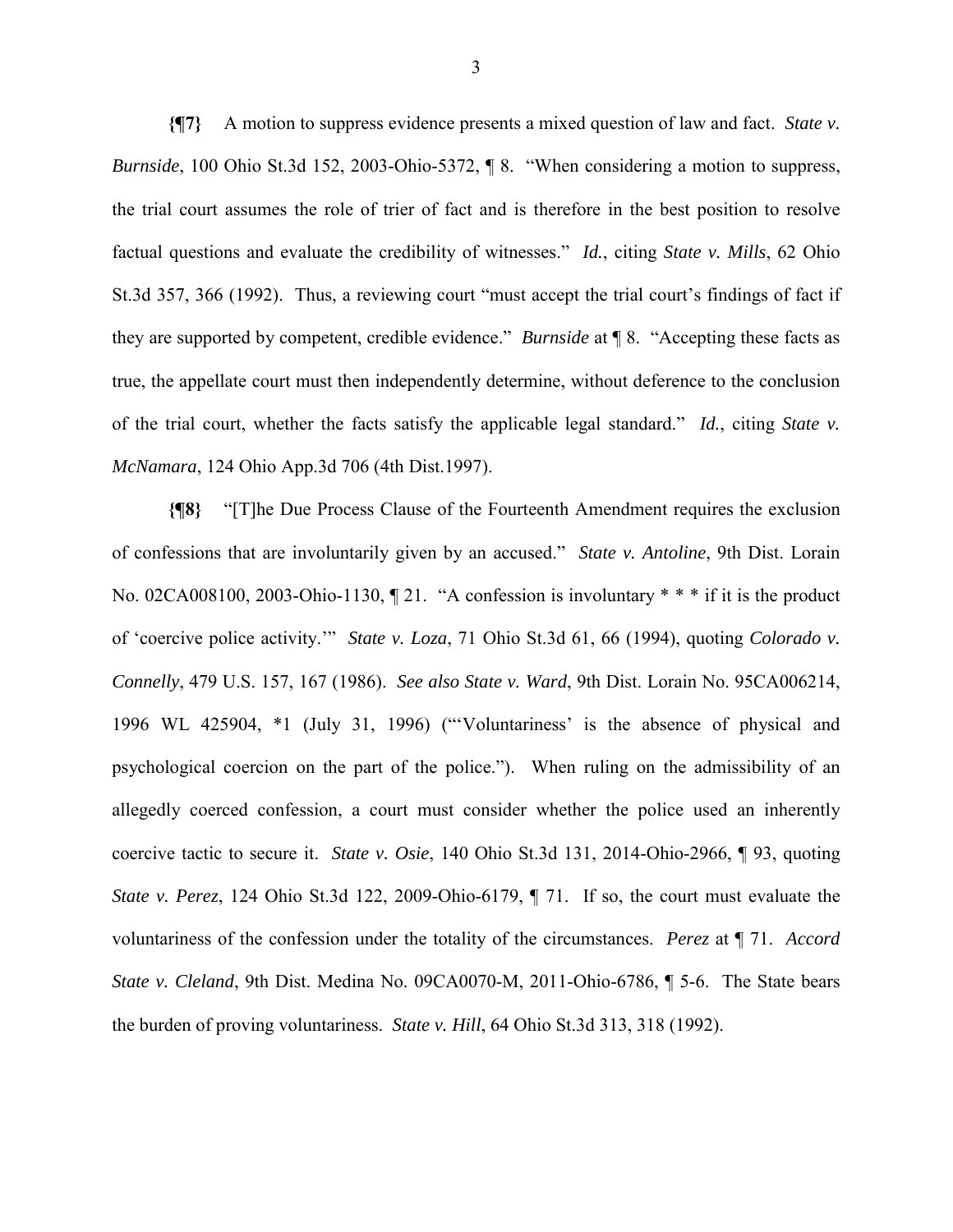**{¶9}** Inherently coercive tactics can be either physical or psychological in nature. *Blackburn v. Alabama*, 361 U.S. 199, 206 (1960). *Accord United States v. Finch*, 998 F.2d 349, 356 (6th Cir.1993). Examples include (1) physical abuse, *State v. Clark*, 38 Ohio St.3d 252, 261 (1988); (2) "deprivation of food, medical treatment, or sleep," *id.*; (3) threats of physical violence, *Beecher v. Alabama*, 389 U.S. 35, 38 (1967); (4) illusory promises of leniency, *United States v. Johnson*, 351 F.3d 254, 262 (6th Cir.2003); and (5) threats to prosecute third parties when no legal basis for those threats exist, *Osie* at ¶ 96-97. "'[A] mere threat to take action which would be lawful and necessary absent cooperation is not objectionable.'" *Osie* at ¶ 98, quoting 2 LaFave, Israel, King & Kerr, *Criminal Procedure*, Section 6.2(c), at 623 (3d Ed.2013), fn. 96. Likewise, "[o]fficers may discuss the advantages of telling the truth, advise suspects that cooperation will be considered, or even suggest that a court may be lenient with a truthful defendant." *State v. Belton*, 149 Ohio St.3d 165, 2016-Ohio-1581, ¶ 111.

**{¶10}** "[T]he totality of the circumstances regarding the voluntariness of a [confession] includes 'the age, mentality, and prior criminal experience of the accused; the length, intensity, and frequency of interrogation; the existence of physical deprivation or mistreatment; and the existence of threat or inducement.'" *State v. Rafferty*, 9th Dist. Summit No. 26724, 2015-Ohio-1629, ¶ 37, quoting *State v. Edwards*, 49 Ohio St.2d 31 (1976), paragraph two of the syllabus. "The use of deceit by the authorities is not conclusive in the voluntariness determination." *Ward* at \*3. *Accord State v. Downing*, 9th Dist. Summit No. 22012, 2004-Ohio-5952, ¶ 65. It is "merely one of the relevant factors bearing on the issue [of voluntariness]." *Ward* at \*3. Even so, in certain instances, an officer's "misstatement of the law may cause [] a confession to be involuntary." *State v. Robinson*, 9th Dist. Summit No. 16766, 1995 WL 9424, \*4 (Jan. 11, 1995). *See also State v. Smith*, 7th Dist. Mahoning No. 12 MA 64, 2013-Ohio-342, ¶ 26-27;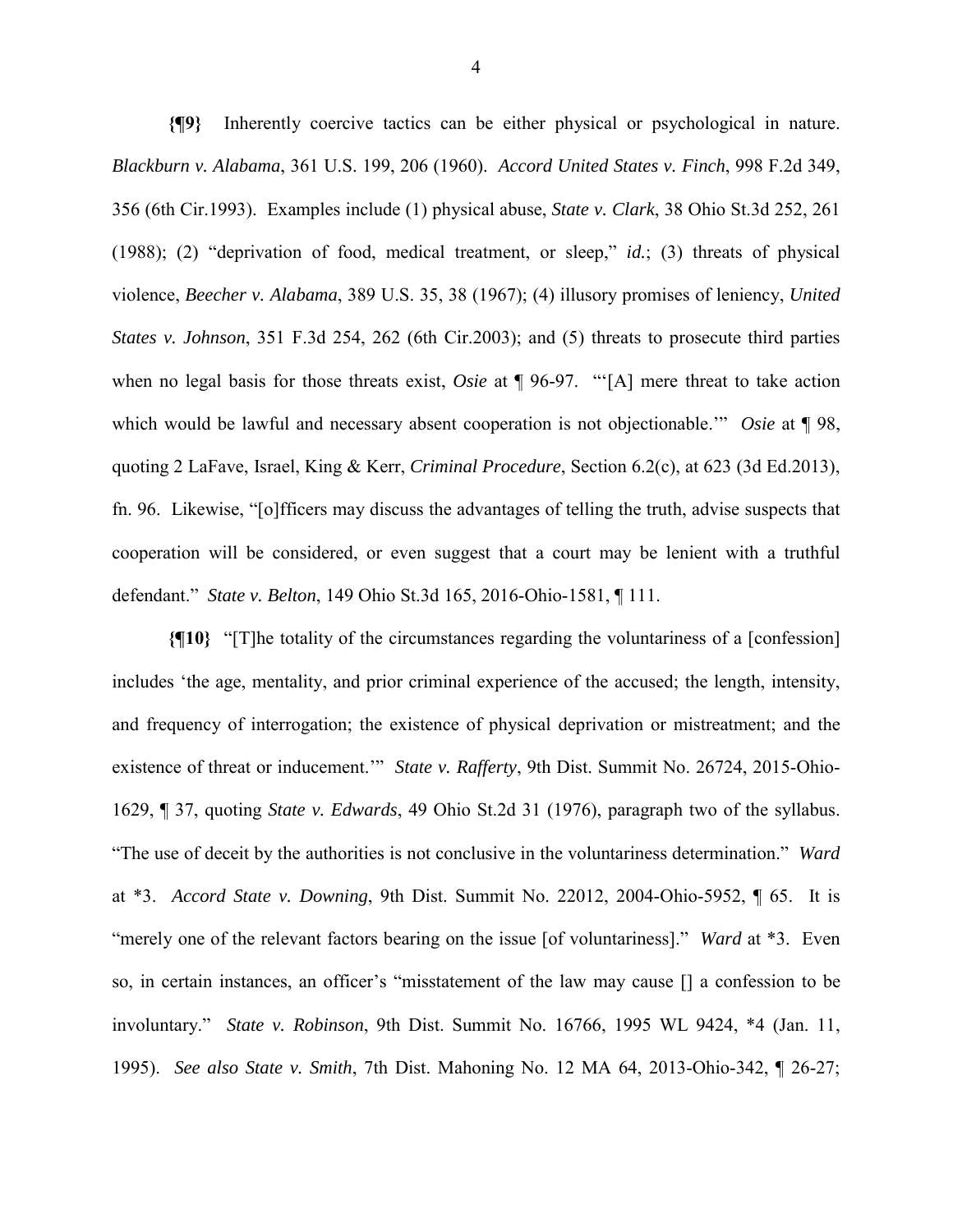*State v. Arrington*, 14 Ohio App.3d 111, 115-116 (6th Dist.1984). "[E]ach case turns on its own set of special circumstances." *Ward* at \*2.

**{¶11}** The trial court found that the officer who investigated this matter interviewed Wilson's niece at her high school after the niece informed school officials that she and Wilson had engaged in sexual activity. Once she spoke with the niece, the investigating officer initiated an investigation because she believed the niece to be intellectually challenged. That same day, Wilson and his parents came to the police station so that the investigating officer could speak with him about his niece's allegations.

**{¶12}** The trial court found that, at the start of their interview, the investigating officer told Wilson he was not under arrest and was free to leave at any time. At no point in time did Wilson ask to leave or stop the interview. Although he repeatedly denied his niece's allegations, the court found that the investigating officer's tactics ultimately caused Wilson to admit to some degree of inappropriate sexual activity. Those tactics included the officer (1) telling Wilson the situation was not even a criminal matter yet; (2) telling him his niece had alleged consensual sexual activity; (3) repeatedly asking him to corroborate his niece's story; (4) repeatedly telling him the investigation would go on for months unless he and his niece gave consistent accounts; (5) repeatedly assuring him that she was unconcerned with any consensual activity that had taken place; (6) emphasizing that the niece was an adult and could make her own decisions; and (7) casting aspersions on the niece's boyfriend by indicating that he did not understand what had happened and was "wrong" to describe it as a rape.

**{¶13}** The trial court found that the investigating officer misrepresented the law on multiple occasions when she made it appear that any consensual sexual activity that might have taken place between Wilson and his niece was not a criminal act. Because the officer was aware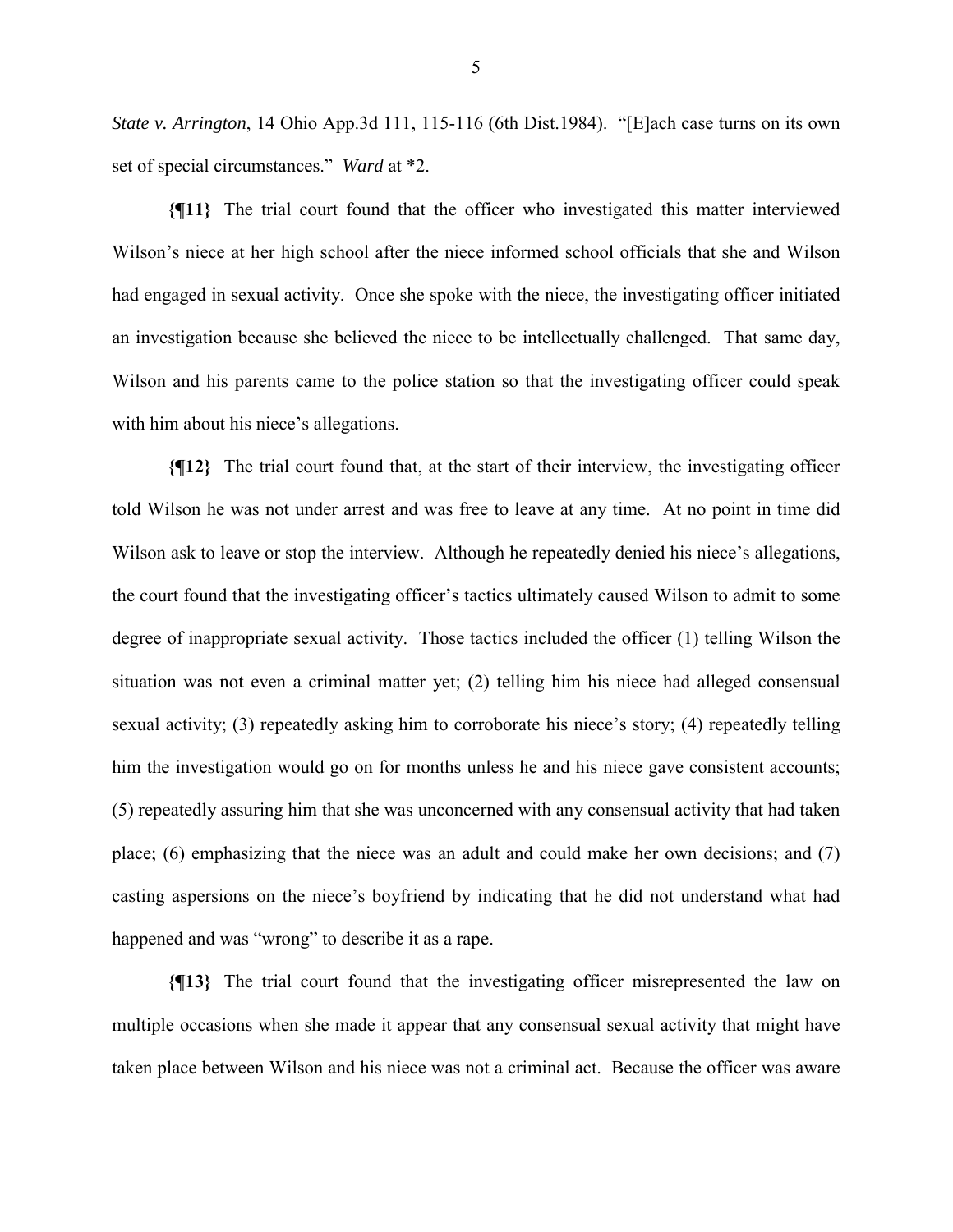of the niece's intellectual disability, the court found that her "representation to [Wilson] that the [niece] [was] an adult and able to make decisions amount[ed] to falsehoods upon which [Wilson] reasonably relied \* \* \*." (Emphasis omitted.) The court found that the investigating officer engaged in a pattern of deception and "indirectly told [Wilson,] if he confirmed the [niece's] statement, there would be no charges against him." It ultimately determined "that the totality of the circumstances surrounding [Wilson's] interview rendered his statements involuntary because [the investigating officer's] tactics \* \* \* amounted to coercion such that his will was overborne."

**{¶14}** The State argues that the trial court erred by granting Wilson's motion to suppress for two reasons. First, it argues that the court erred when it found that the investigating officer had subjected Wilson to inherently coercive tactics. According to the State, the only outright threat the officer made was that her investigation would continue for months if Wilson could not corroborate the niece's statement. Because that statement was true, the State argues, it was not inherently coercive. Likewise, the State contends that the investigating officer's representations about the legality of consensual sexual activity between adults were accurate, just incomplete. By not informing Wilson that substantially impaired individuals cannot consent, the officer only reinforced Wilson's own false belief that his niece's age would immunize him from prosecution. The State maintains that, at most, the officer's statements amounted to "a barrage of balderdash."

**{¶15}** Second, the State argues that, even if the investigating officer employed one or more inherently coercive tactics, Wilson's statements were voluntary under the totality of the circumstances. The State argues that Wilson was a competent adult who admitted he had prior criminal experience. It notes that his interview lasted less than an hour, he was never subjected to any form of deprivation, he was told more than once that he was free to leave, and he came to and left the station with his parents. According to the State, any deception on the part of the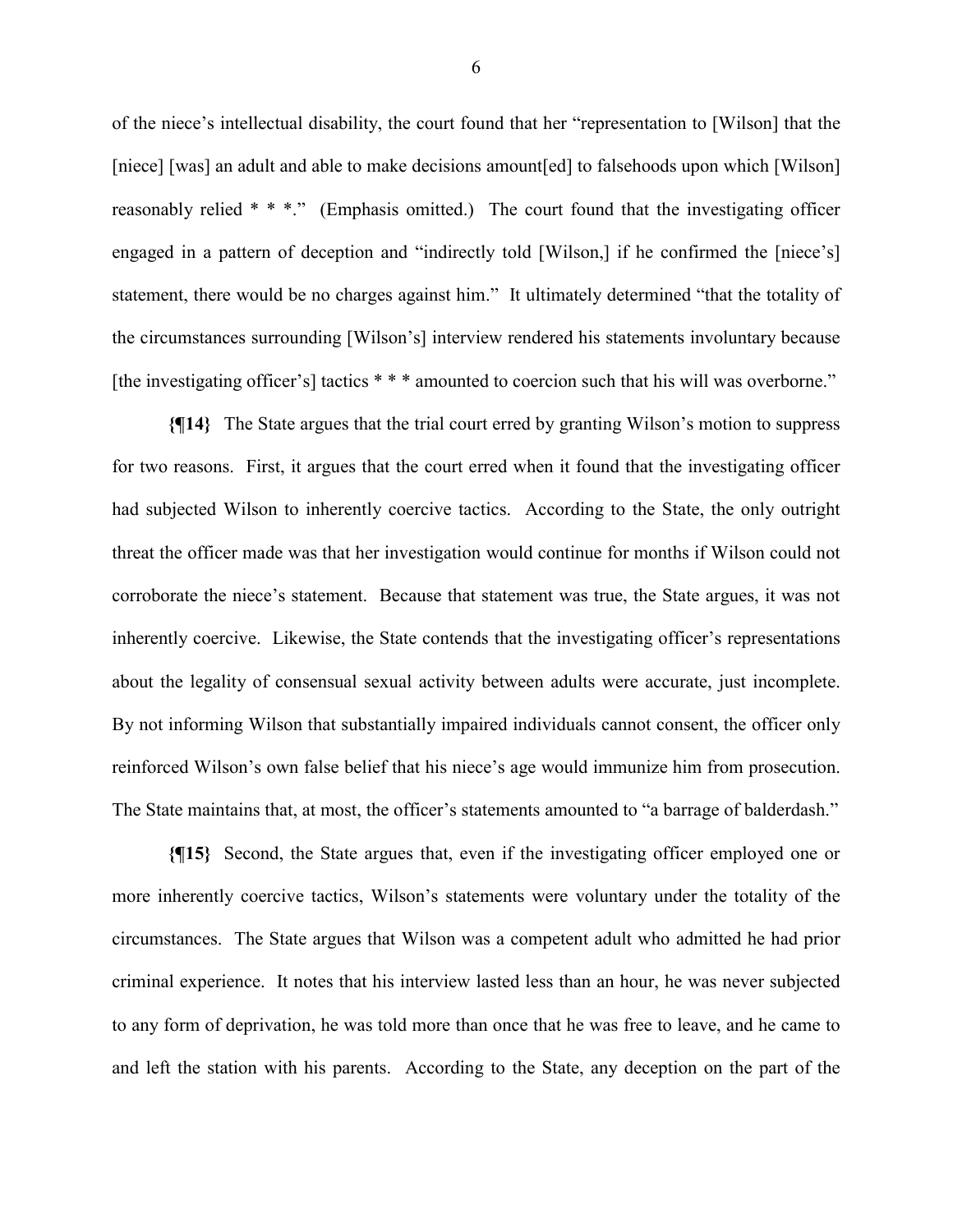investigating officer was not enough to outweigh the remaining circumstances in support of a finding of voluntariness.

**{¶16}** Even if the investigating officer never overtly or indirectly threatened Wilson, the record supports the trial court's conclusion that she used inherently coercive tactics when interviewing him. The investigating officer acknowledged on cross-examination that she had used a "deceitful interview technique." She admitted that she had information the niece was intellectually disabled and knew the law regarding consent, but nevertheless wanted to make Wilson believe what had happened was consensual. Throughout the interview, she repeatedly assured Wilson she was not concerned with any consensual sexual activity that might have occurred between him and his niece. She stated that she "[did not] \* \* \* care what [the two] did as consenting adults. She's 18 and you're an adult. \* \* \* What you guys do in your private homes is your business." She also stated: "As long as you guys both know what happened and that you both were consenting and you both said stop and you both stopped, that's all you need to worry about." The investigating officer portrayed the niece as an adult capable of deciding whether to engage in consensual sexual activity. At one point, she stated:

we don't have to make it a rape case and send everything to the Bureau of Criminal Investigation. Why waste their time? If it was consensual and some stuff happened and I can close the case, then thank goodness. Why waste everybody's time for something that did happen and [was] consensual? There's no point in wasting anyone's time, not yours, not mine, \* \* \* not BCI's, not the hospital['s].

The investigating officer repeatedly informed Wilson that she could close the case if he confirmed his niece's story.

**{¶17}** The investigating officer's statements throughout the interview made it appear that Wilson would not be criminally liable for any sexual activity that occurred so long as it was consensual. Thus, the trial court properly determined that she employed inherently coercive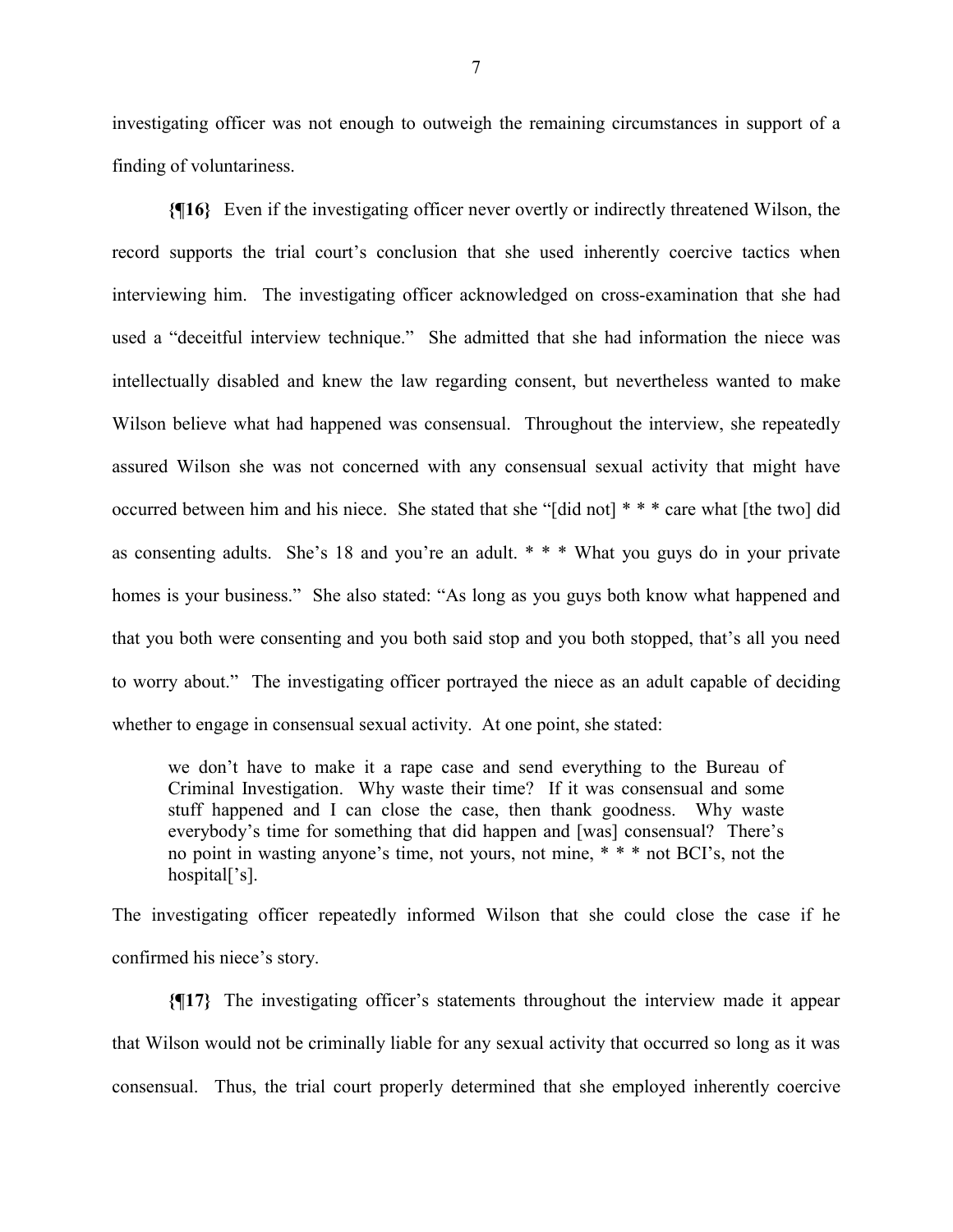tactics when interviewing him. *See State v. Copley*, 170 Ohio App.3d 217, 2006-Ohio-6478, ¶ 18-21 (9th Dist.), citing *Robinson*, 1995 WL 9424, at \*4. *See also Smith*, 2013-Ohio-342, at ¶ 26-27; *Arrington*, 14 Ohio App.3d at 115-116. The only question is whether her tactics rendered Wilson's inculpatory statements involuntary under the totality of the circumstances. *See Perez*, 124 Ohio St.3d 122, 2009-Ohio-6179, at ¶ 71.

**{¶18}** Upon review, we cannot conclude that the trial court erred when it determined that Wilson's statements were involuntary under the totality of the circumstances. We recognize that deceit is only one factor in a voluntariness determination, *Ward*, 1996 WL 425904, at \*3, and that several other factors present in this case weigh in favor of a finding of voluntariness. Those factors include the relatively short length of Wilson's interview, the fact that he was told twice that he was free to leave, and the fact that he was not subjected to any form of physical deprivation or mistreatment. *See Edwards*, 49 Ohio St.2d 31 at paragraph two of the syllabus. Even so, if egregious enough under the circumstances, an officer's "misstatement of the law may cause [] a confession to be involuntary." *Robinson* at \*4. *See also Ward* at \*2 (as to the issue of voluntariness "each case turns on its own set of special circumstances"). Further, "evidence induced by a promise of immunity [is] coerced evidence and cannot be used against the accused." *Robinson* at \*6. *Accord Copley*, 2006-Ohio-6478, at ¶ 18-19. The record reflects that the investigating officer engaged in a pattern of misconduct and repeated her misrepresentations "over and over in an attempt to convince [Wilson] to admit to consensual sex." *See Smith*, 2013- Ohio-342, at ¶ 27. Wilson only admitted to some degree of sexual activity after the investigating officer repeatedly indicated that consensual sexual activity with the victim was legal and that she could close the case if the sexual activity that occurred was consensual. *See Robinson* at \*6.; *State v. Logan*, 9th Dist. Summit Nos. 12904, 12926, 12927, 1987 WL 14436, \*5 (July 15,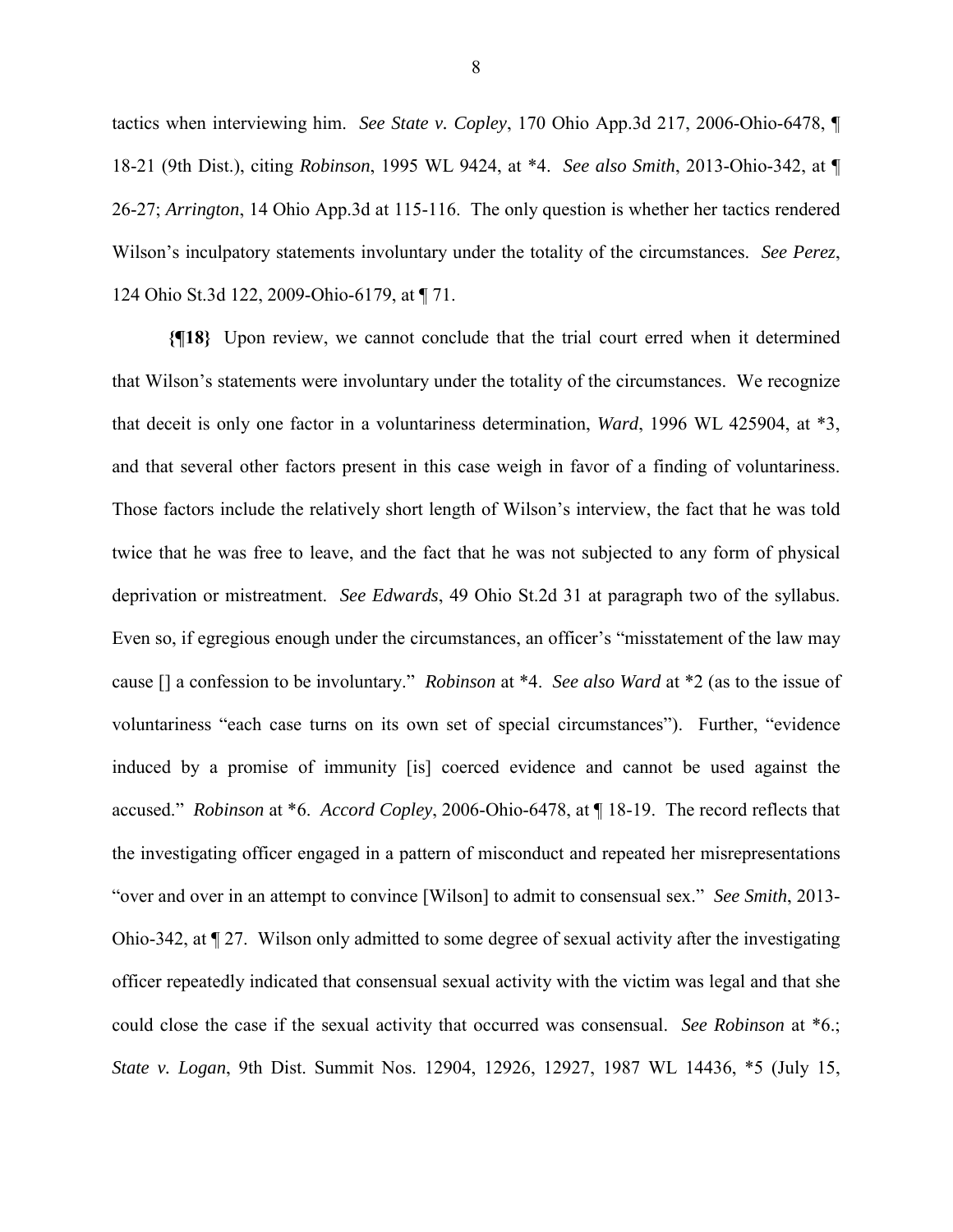1987). "[S]ince [the officer's] statements and representations were the motivating cause of [Wilson's] decision to speak, his incriminating statements, not being freely self-determined, were improperly induced, were involuntary and were inadmissible as a matter of law." *Arrington* at 116. *Accord Smith* at ¶ 27. Accordingly, the trial court did not err by granting Wilson's motion to suppress. The State's sole assignment of error is overruled.

### III.

**{¶19}** The State's sole assignment of error is overruled. The judgment of the Summit County Court of Common Pleas is affirmed.

 $\overline{a}$ 

Judgment affirmed.

There were reasonable grounds for this appeal.

 We order that a special mandate issue out of this Court, directing the Court of Common Pleas, County of Summit, State of Ohio, to carry this judgment into execution. A certified copy of this journal entry shall constitute the mandate, pursuant to App.R. 27.

 Immediately upon the filing hereof, this document shall constitute the journal entry of judgment, and it shall be file stamped by the Clerk of the Court of Appeals at which time the period for review shall begin to run. App.R. 22(C). The Clerk of the Court of Appeals is instructed to mail a notice of entry of this judgment to the parties and to make a notation of the mailing in the docket, pursuant to App.R. 30.

Costs taxed to Appellant.

 DONNA J. CARR FOR THE COURT